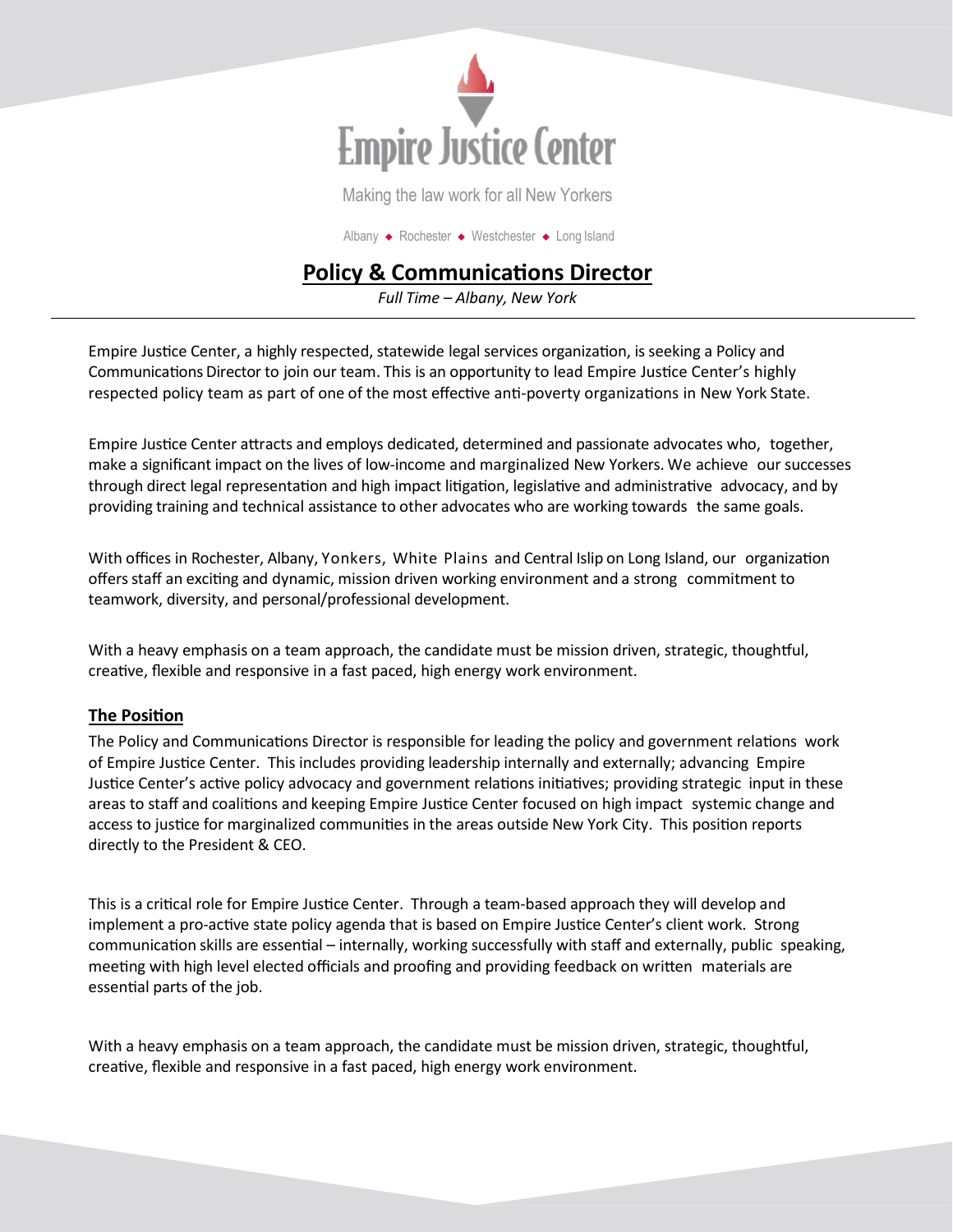- Focus on high impact systemic change through policy advocacy and access to justice for marginalized communities in the areas outside of New York City.
- Work collaboratively with Empire Justice staff doing substantive policy work in seven practice groups to advance a myriad of progressive policies benefiting low-income communities outside of New York City.
- Advocate and secure funding for Empire Justice programs. Develop robust government relations strategies with the legislature and the Executive Chamber. Ensure continued presence in Albany.
- Work extensively with other legal and social services providers and coalitions to advocate for systemic change benefiting low-income communities outside of New York City.
- Working with the Legal Director, ensure compliance with all state and federal lobbying rules and regulations and all necessary reporting requirements.
- Working with other teams at Empire Justice Center, take a lead role in communications related to policy and legal work, including traditional press.
- From time to time, serve as the spokesperson for Empire Justice Center, including testifying at hearings, speaking with the press, events, and conferences.

### **Skills**

- Proven leadership and project management skills in the context of a multi-office organization.
- Effective decision-making skills that balance overall organizational and leadership objectives individual project needs.
- Strong interpersonal skills, the ability to cultivate partnerships and to work with a diverse workforce, both internally and externally.
- Ability to shift priorities while working in a fast-paced environment with multiple competing objectives.
- Strong knowledge of all elements of advocacy campaign development, management and execution in multiple areas of law;
- Communications expertise, including writing press releases, working with the media;
- Ability to lead a data driven policy agenda, working at multiple levels of government simultaneously.
- Highly effective and persuasive written and verbal skills;

### **Qualifications**

- At least 5 years relevant policy and communications experience, including campaign development and coalition leadership.
- A demonstrated history and commitment to achieving positive systemic change and expanding protections for low income and marginalized persons through policy advocacy
- Exceptional written and verbal communications skills
- Extensive experience with NYS legislative and budget process, including engagement in legislative advocacy, strongly preferred.
- Experience with managing of JCOPE reporting strongly preferred.